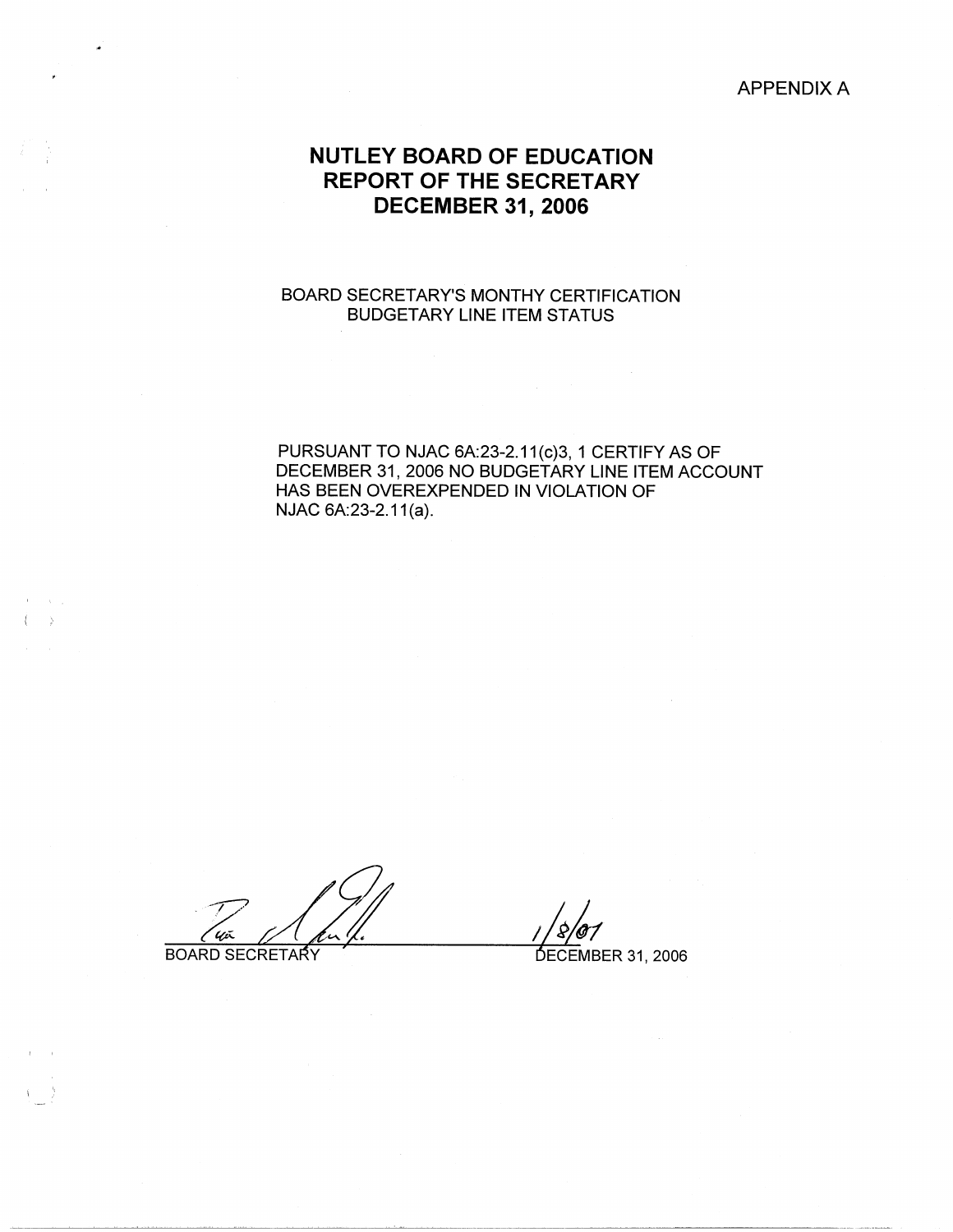$\bullet$ 

.

 $\mathfrak{t}$ 

**Starting date 7/1/2006 Ending date 12/31/2006 Fund: 10 GENERAL CURRENT EXPENSE** 

|     | <b>Assets:</b> | <b>Assets and Resources</b>                 |                   |                 |
|-----|----------------|---------------------------------------------|-------------------|-----------------|
| 101 |                | Cash in bank                                |                   | \$3,782,841.87  |
|     | $102 - 106$    | <b>Cash Equivalents</b>                     |                   | \$4,020.00      |
| 111 |                | Investments                                 |                   | \$0.00          |
| 116 |                | Capital Reserve Account                     |                   | \$103,869.56    |
| 121 |                | Tax levy Receivable                         |                   | \$0.00          |
|     |                | Accounts Receivable:                        |                   |                 |
| 132 |                | Interfund                                   | \$1,734.85        |                 |
| 141 |                | Intergovernmental - State                   | \$123,362.12      |                 |
| 142 |                | Intergovernmental - Federal                 | \$0.00            |                 |
| 143 |                | Intergovernmental - Other                   | (\$7,981.54)      |                 |
|     | 153, 154       | Other (net of estimated uncollectable of \$ | \$135.39          | \$117,250.82    |
|     |                | Loans Receivable:                           |                   |                 |
| 131 |                | Interfund                                   | \$0.00            |                 |
|     | 151, 152       | Other (Net of estimated uncollectable of \$ | \$0.00            | \$0.00          |
|     |                | <b>Other Current Assets</b>                 |                   | \$0.00          |
|     |                | <b>Resources:</b>                           |                   |                 |
| 301 |                | <b>Estimated revenues</b>                   | \$46,697,423.00   |                 |
| 302 |                | Less revenues                               | (\$22,064,962.86) | \$24,632,460.14 |
|     |                | <b>Total assets and resources</b>           |                   | \$28,640,442.39 |
|     |                | <b>Liabilities and fund equity</b>          |                   |                 |
|     |                | Liabilities:                                |                   |                 |
| 411 |                | Intergovernmental accounts payable - state  |                   | \$0.00          |
| 421 |                | Accounts payable                            |                   | \$1,312.22      |
| 431 |                | Contracts payable                           |                   | \$0.00          |
| 451 |                | Loans payable                               |                   | \$0.00          |
| 481 |                | Deferred revenues                           |                   | \$0.00          |
|     |                | Other current liabilities                   |                   | \$354,893.34    |
|     |                | <b>Total liabilities</b>                    |                   | \$356,205.56    |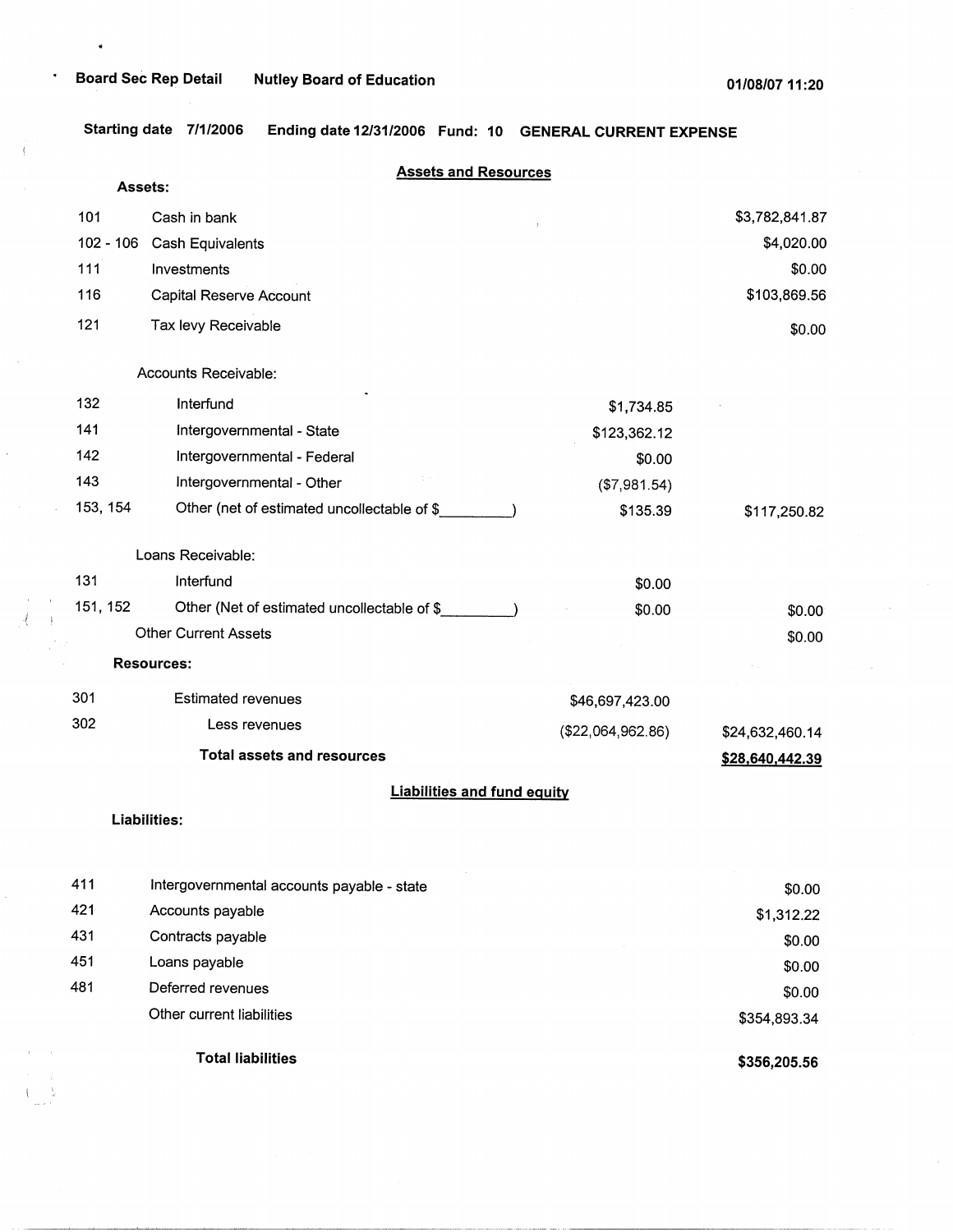**Starting date 7/1/2006 Ending date 12/31/2006 Fund: 10 GENERAL CURRENT EXPENSE** 

#### **Fund Balance:**

753,754 761 604 307 309 Appropriated: Reserve for encumbrances Capital reserve account - July Add: Increase in capital reserve Less: Budgeted w/d from capital reserve eligible costs Less: Budgeted w/d from capital reserve excess costs \$25,656,916.83 \$96,659.91 \$0.00 \$0.00 \$0.00 \$96,659.91 762 751,752,76x 601 Adult education programs  $$0.00$ Other reserves \$0.00 Appropriations 602 Less: Expenditures (\$21,035,939.92) Encumbrances (\$25,371,601.67) Total appropriated Unappropriated: 770 Fund balance, July 1 303 Budgeted fund balance Total fund balance **Total liabilities and fund equity**  \$48,000,840.51 (\$46,407,541.59) \$1,593,298.92 \$27,346,875.66 \$2,240,778.68 (\$1,303,417.51) \$28,284,236.83 **\$28,640,442.39** 

### **Recapitulation of Budgeted Fund Balance:**

|                                    | <b>Budgeted</b>   | <b>Actual</b>     | Variance           |
|------------------------------------|-------------------|-------------------|--------------------|
| Appropriations                     | \$48,000,840.51   | \$46,407,541.59   | \$1,593,298.92     |
| Revenues                           | (\$46,697,423.00) | (\$22,064,962.86) | (\$24,632,460.14)  |
| Subtotal                           | \$1,303,417.51    | \$24,342,578.73   | (\$23,039,161.22)  |
| Change in capital reserve account: |                   |                   |                    |
| Plus - Increase in reserve         | \$0.00            | \$7,209.65        | (\$7,209.65)       |
| Less - Withdrawal from reserve     | \$0.00            | \$0.00            |                    |
| Subtotal                           | \$1,303,417.51    | \$24,349,788.38   | (\$23,046,370.87)  |
| Less: Adjustment for prior year    | \$0.00            | \$0.00            |                    |
| Budgeted fund balance              | \$1,303,417.51    | \$24,349,788.38   | ( \$23.046.370.87) |
|                                    | ∽                 |                   |                    |

'(ax Board Secretary

Prepared and submitted by :

8/07

Date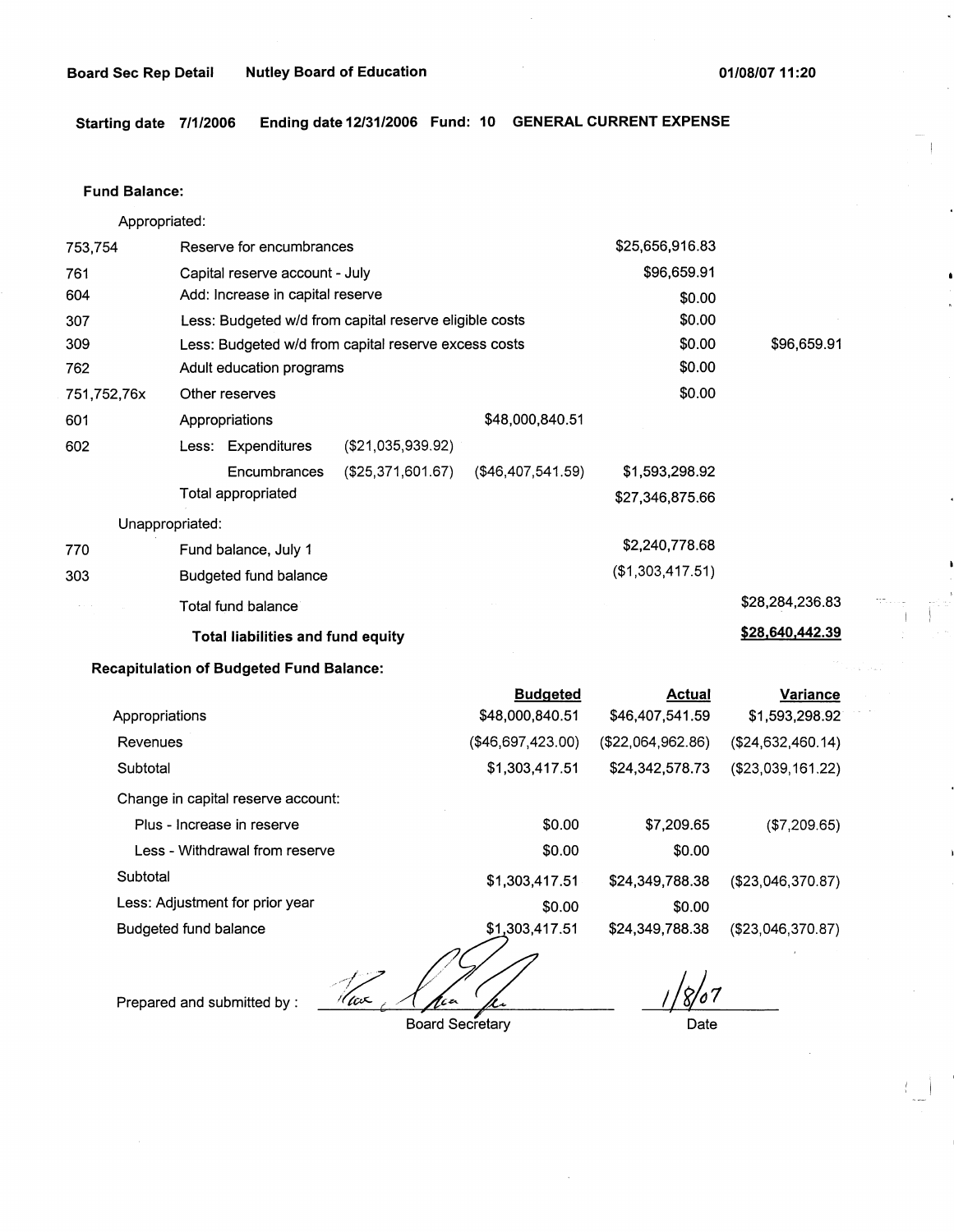$\pmb{\cdot}$ 

 $\hat{\mathbf{r}}$ 

**Starting date 7/1/2006 Ending date 12/31/2006 Fund: 20 SPECIAL REVENUE FUNDS** 

|          |             | <b>Assets and Resources</b>                         |                |                |
|----------|-------------|-----------------------------------------------------|----------------|----------------|
|          | Assets:     |                                                     |                |                |
| 101      |             | Cash in bank                                        |                | \$317,548.38   |
|          | $102 - 106$ | Cash Equivalents                                    |                | \$0.00         |
| 111      |             | Investments                                         |                | \$0.00         |
| 116      |             | Capital Reserve Account                             |                | \$0.00         |
| 121      |             | Tax levy Receivable                                 |                | \$0.00         |
|          |             | Accounts Receivable:                                |                |                |
| 132      |             | Interfund                                           | \$0.00         |                |
| 141      |             | Intergovernmental - State                           | \$694.07       |                |
| 142      |             | Intergovernmental - Federal                         | \$440.96       |                |
| 143      |             | Intergovernmental - Other                           | \$0.00         |                |
| 153, 154 |             | Other (net of estimated uncollectable of \$         | \$0.00         | \$1,135.03     |
|          |             | Loans Receivable:                                   |                |                |
| 131      |             | Interfund                                           | \$0.00         |                |
| 151, 152 |             | Other (Net of estimated uncollectable of \$<br>2010 | \$0.00         | \$0.00         |
|          |             | <b>Other Current Assets</b>                         |                | \$0.00         |
|          |             | <b>Resources:</b>                                   |                |                |
| 301      |             | <b>Estimated revenues</b>                           | \$1,459,456.00 |                |
| 302      |             | Less revenues                                       | (\$557,289.10) | \$902,166.90   |
|          |             | <b>Total assets and resources</b>                   |                | \$1,220,850.31 |
|          |             | <b>Liabilities and fund equity</b>                  |                |                |
|          |             | Liabilities:                                        |                |                |
| 411      |             | Intergovernmental accounts payable - state          |                | \$3,603.26     |
| 421      |             | Accounts payable                                    |                | \$0.20         |
| 431      |             | Contracts payable                                   |                | \$0.00         |
| 451      |             | Loans payable                                       |                | \$0.00         |
| 481      |             | Deferred revenues                                   |                | \$117,051.44   |
|          |             | Other current liabilities                           |                | \$388.10       |
|          |             | <b>Total liabilities</b>                            |                | \$121,043.00   |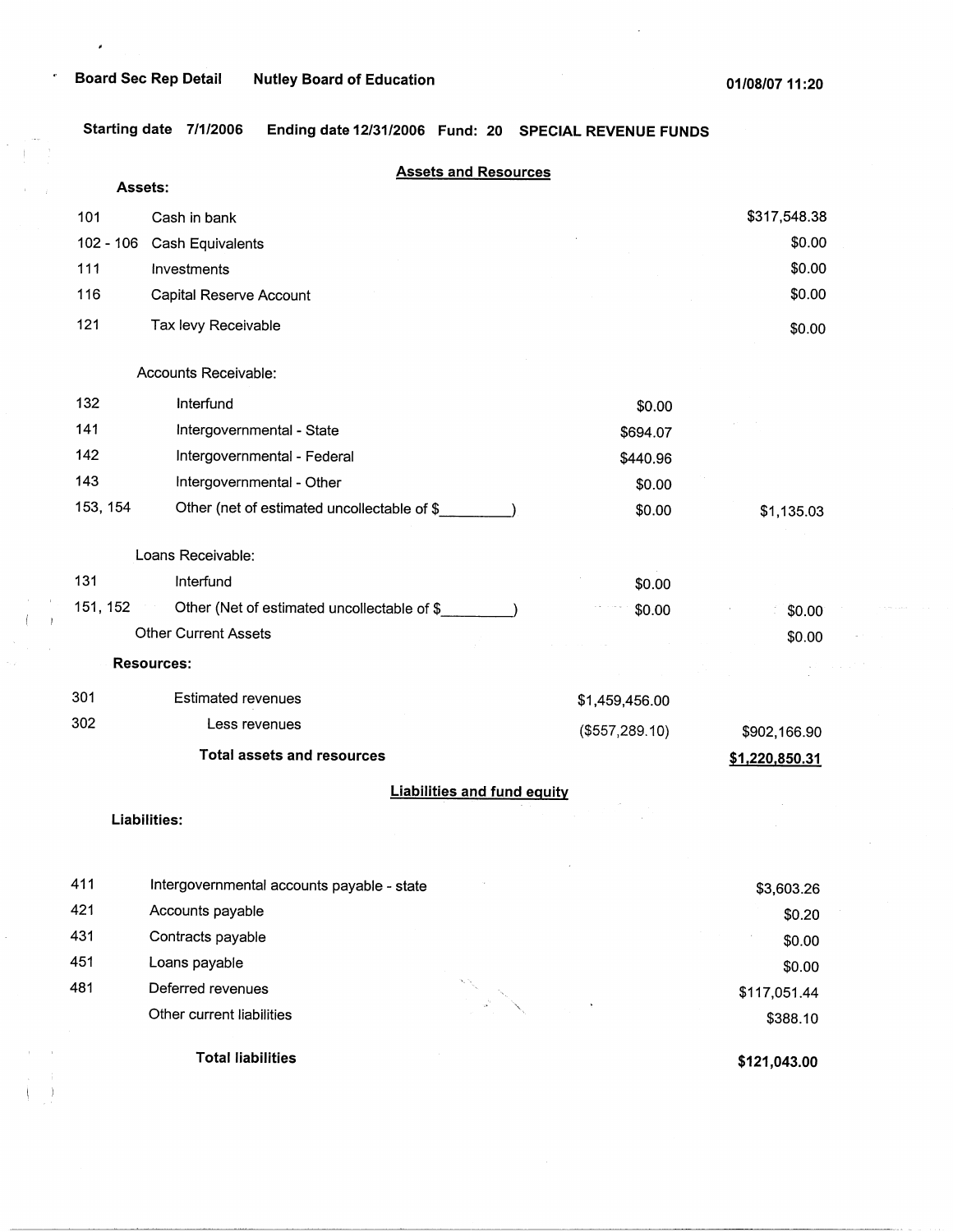**Starting date 7/1/2006 Ending date 12/31/2006 Fund: 20 SPECIAL REVENUE FUNDS** 

#### **Fund Balance:**

Appropriated:

| 753,754          | Reserve for encumbrances                               |                |                | \$261,272.28                                                                                                                                                                                                                                                                                                                                                                                                                                   |                |
|------------------|--------------------------------------------------------|----------------|----------------|------------------------------------------------------------------------------------------------------------------------------------------------------------------------------------------------------------------------------------------------------------------------------------------------------------------------------------------------------------------------------------------------------------------------------------------------|----------------|
| 761              | Capital reserve account - July                         |                |                | \$0.00                                                                                                                                                                                                                                                                                                                                                                                                                                         |                |
| 604              | Add: Increase in capital reserve                       |                |                | \$0.00                                                                                                                                                                                                                                                                                                                                                                                                                                         |                |
| 307              | Less: Budgeted w/d from capital reserve eligible costs |                |                | \$0.00                                                                                                                                                                                                                                                                                                                                                                                                                                         |                |
| 309              | Less: Budgeted w/d from capital reserve excess costs   |                |                | \$0.00                                                                                                                                                                                                                                                                                                                                                                                                                                         | \$0.00         |
| 762              | Adult education programs                               |                |                | \$0.00                                                                                                                                                                                                                                                                                                                                                                                                                                         |                |
| 751,752,76x      | Other reserves                                         |                |                | \$0.00                                                                                                                                                                                                                                                                                                                                                                                                                                         |                |
| 601              | Appropriations                                         |                | \$1,802,149.22 |                                                                                                                                                                                                                                                                                                                                                                                                                                                |                |
| 602              | Less: Expenditures                                     | (\$532,767.62) |                |                                                                                                                                                                                                                                                                                                                                                                                                                                                |                |
|                  | Encumbrances                                           | (\$251,423.78) | (\$784,191.40) | \$1,017,957.82                                                                                                                                                                                                                                                                                                                                                                                                                                 |                |
|                  | Total appropriated                                     |                |                | \$1,279,230.10                                                                                                                                                                                                                                                                                                                                                                                                                                 |                |
|                  | Unappropriated:                                        |                |                |                                                                                                                                                                                                                                                                                                                                                                                                                                                |                |
| 770              | Fund balance, July 1                                   |                |                | \$163,270.43                                                                                                                                                                                                                                                                                                                                                                                                                                   |                |
| 303              | Budgeted fund balance                                  |                |                | (\$342,693.22)                                                                                                                                                                                                                                                                                                                                                                                                                                 |                |
| التعديل بعدوالطم | Total fund balance                                     |                |                | $\mathcal{L}^{\mathcal{L}}(\mathcal{L}^{\mathcal{L}}(\mathcal{L}^{\mathcal{L}}(\mathcal{L}^{\mathcal{L}}_{\mathcal{L}^{\mathcal{L}}(\mathcal{L}^{\mathcal{L}}_{\mathcal{L}^{\mathcal{L}}_{\mathcal{L}^{\mathcal{L}}_{\mathcal{L}^{\mathcal{L}}_{\mathcal{L}^{\mathcal{L}}_{\mathcal{L}^{\mathcal{L}}_{\mathcal{L}^{\mathcal{L}}_{\mathcal{L}^{\mathcal{L}}_{\mathcal{L}^{\mathcal{L}}_{\mathcal{L}^{\mathcal{L}}_{\mathcal{L}^{\mathcal{L}}_{$ | \$1,099,807.31 |
|                  | <b>Example 20 Total liabilities and fund equity</b>    |                |                | المعاملة المستقبلة.<br>القديم المستقبلة                                                                                                                                                                                                                                                                                                                                                                                                        | \$1,220,850.31 |
|                  | <b>Recapitulation of Budgeted Fund Balance:</b>        |                |                | $\mathcal{O}(n)$ , where $\mathcal{O}(n)$                                                                                                                                                                                                                                                                                                                                                                                                      |                |

|                                    | <b>Budgeted</b>    | Actual         | Variance          |
|------------------------------------|--------------------|----------------|-------------------|
| Appropriations                     | \$1,802,149.22     | \$784,191.40   | \$1,017,957.82    |
| Revenues                           | (\$1,459,456,00)   | (\$557,289.10) | $($ \$902,166.90) |
| Subtotal                           | \$342,693.22       | \$226,902.30   | \$115,790.92      |
| Change in capital reserve account: |                    |                |                   |
| Plus - Increase in reserve         | \$0.00             | \$0.00         | \$0.00            |
| Less - Withdrawal from reserve     | \$0.00             | \$0.00         |                   |
| Subtotal                           | \$342,693.22       | \$226,902.30   | \$115,790.92      |
| Less: Adjustment for prior year    | \$0.00             | \$0.00         |                   |
| Budgeted fund balance              | \$342,693.22<br>ーフ | \$226,902.30   | \$115,790.92      |

Prepared and submitted by : *12/£* 

Board Secretary

*16/,7* , Date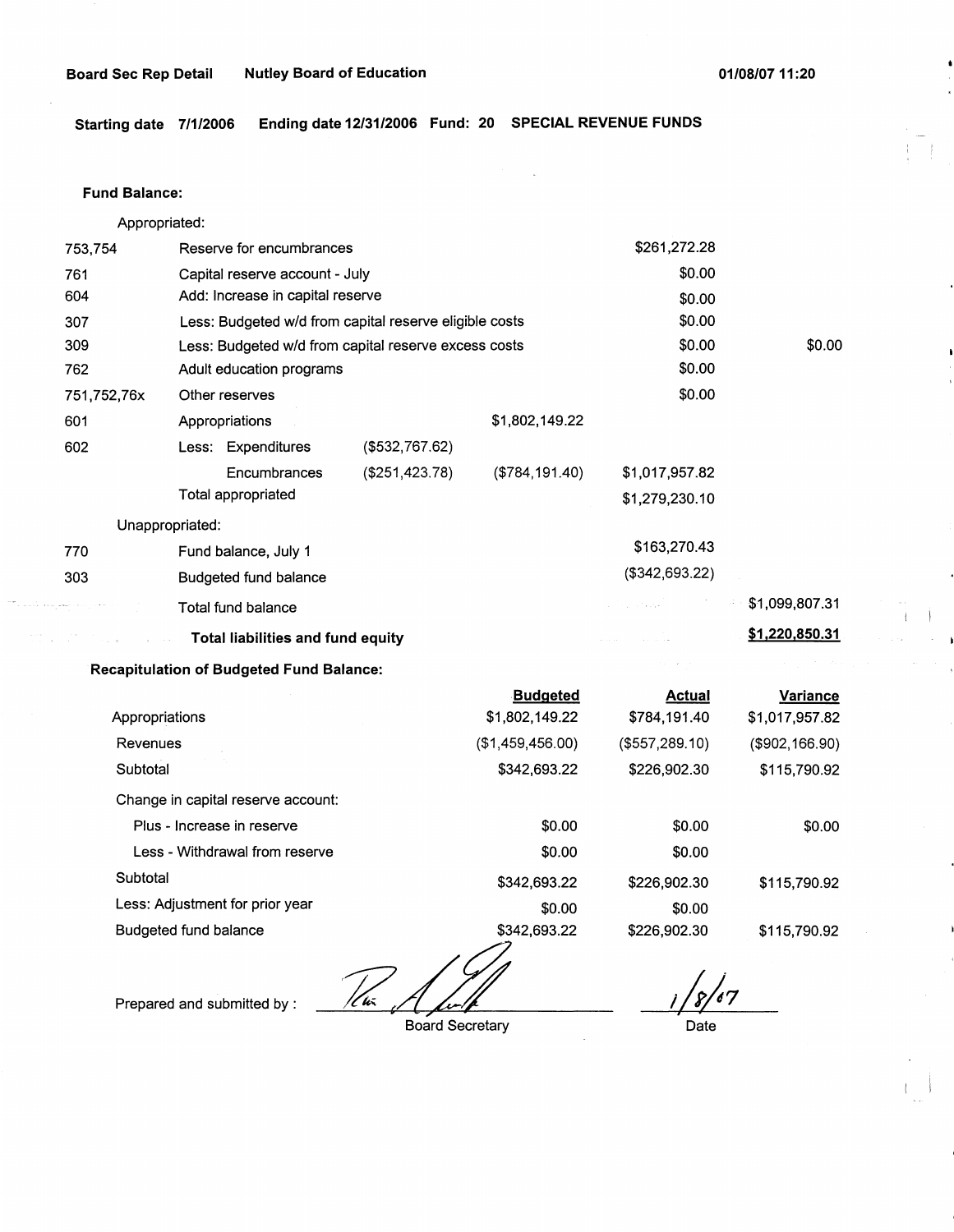$\hat{\boldsymbol{\sigma}}$ 

J

 $\left($  $\mathbf{I}$ 

 $\overline{1}$ 

**Total liabilities** 

**Starting date 7/1/2006 Ending date 12/31/2006 Fund: 30 CAPITAL PROJECTS FUNDS** 

|             | <b>Assets and Resources</b><br>Assets:      |                  |                  |
|-------------|---------------------------------------------|------------------|------------------|
| 101         | Cash in bank                                |                  | \$4,306,613.99   |
| $102 - 106$ | Cash Equivalents                            |                  | \$0.00           |
| 111         | Investments                                 |                  | \$0.00           |
| 116         | Capital Reserve Account                     |                  | \$0.00           |
| 121         | Tax levy Receivable                         |                  | \$0.00           |
|             | Accounts Receivable:                        |                  |                  |
| 132         | Interfund                                   | \$22,659.00      |                  |
| 141         | Intergovernmental - State                   | \$8,900,787.64   |                  |
| 142         | Intergovernmental - Federal                 | \$0.00           |                  |
| 143         | Intergovernmental - Other                   | \$40,000.00      |                  |
| 153, 154    | Other (net of estimated uncollectable of \$ | \$0.00           | \$8,963,446.64   |
|             | Loans Receivable:                           |                  |                  |
| 131         | Interfund                                   | \$0.00           |                  |
| 151, 152    | Other (Net of estimated uncollectable of \$ | \$0.00           | \$0.00           |
|             | <b>Other Current Assets</b>                 |                  | \$0.00           |
|             | <b>Resources:</b>                           |                  |                  |
| 301         | <b>Estimated revenues</b>                   | \$0.00           |                  |
| 302         | Less revenues                               | (\$7,015,683.60) | (\$7,015,683.60) |
|             | <b>Total assets and resources</b>           |                  | \$6,254,377.03   |
|             | <b>Liabilities and fund equity</b>          |                  |                  |
|             | Liabilities:                                |                  |                  |
|             |                                             |                  |                  |
| 411         | Intergovernmental accounts payable - state  |                  | \$0.00           |
| 421         | Accounts payable                            |                  | \$0.00           |
| 431         | Contracts payable                           |                  | \$0.00           |
| 451         | Loans payable                               |                  | \$0.00           |
| 481         | Deferred revenues                           |                  | \$8,421,365.00   |
|             | Other current liabilities                   |                  | \$23,481.48      |

**\$8,444,846.48**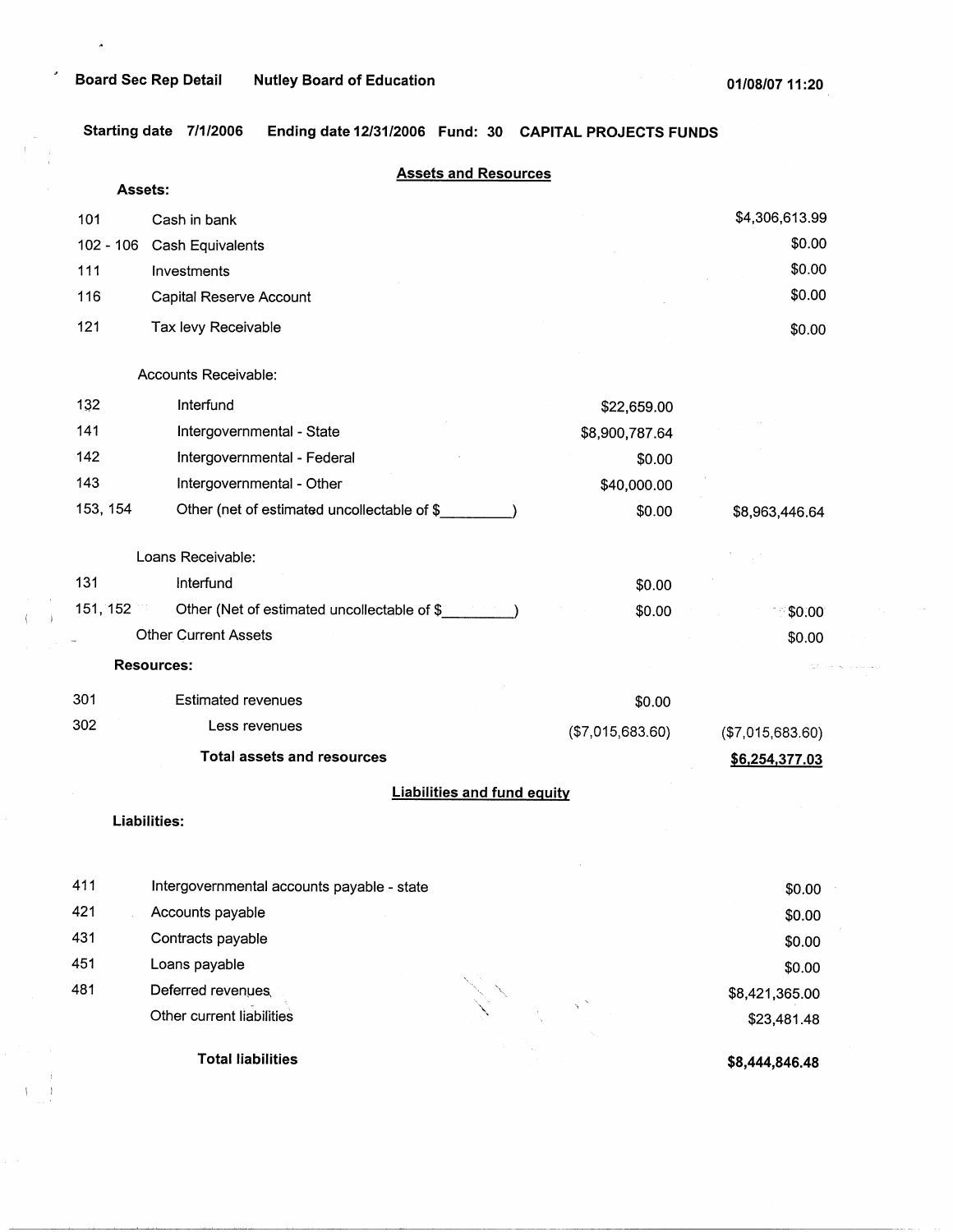$\mathbf{I}$ 

 $\frac{1}{2}$  ,  $\frac{1}{2}$ 

**Starting date 7/1/2006 Ending date 12/31/2006 Fund: 30 CAPITAL PROJECTS FUNDS** 

## **Fund Balance:**

Appropriated:

| 753,754         |                                | Reserve for encumbrances                 |                                                        |                   | \$21,570,216.77   |                  |
|-----------------|--------------------------------|------------------------------------------|--------------------------------------------------------|-------------------|-------------------|------------------|
| 761             | Capital reserve account - July |                                          |                                                        | \$0.00            |                   |                  |
| 604             |                                | Add: Increase in capital reserve         |                                                        |                   | \$0.00            |                  |
| 307             |                                |                                          | Less: Budgeted w/d from capital reserve eligible costs |                   | \$0.00            |                  |
| 309             |                                |                                          | Less: Budgeted w/d from capital reserve excess costs   |                   | \$0.00            | \$0.00           |
| 762             |                                | Adult education programs                 |                                                        |                   | \$0.00            |                  |
| 751,752,76x     | Other reserves                 |                                          |                                                        |                   | \$13,393,710.66   |                  |
| 601             | Appropriations                 |                                          |                                                        | \$16,419,603.57   |                   |                  |
| 602             |                                | Less: Expenditures                       | (\$10,186,721.02)                                      |                   |                   |                  |
|                 |                                | Encumbrances                             | (\$5,735,513.14)                                       | (\$15,922,234.16) | \$497,369.41      |                  |
|                 |                                | Total appropriated                       |                                                        |                   | \$35,461,296.84   |                  |
| Unappropriated: |                                |                                          |                                                        |                   |                   |                  |
| 770             |                                | Fund balance, July 1                     |                                                        |                   | (\$21,232,162.72) |                  |
| 303             |                                | Budgeted fund balance                    |                                                        |                   | (\$16,419,603.57) |                  |
|                 |                                | <b>Example 25 Total fund balance</b>     |                                                        |                   |                   | (\$2,190,469.45) |
|                 |                                | <b>Total liabilities and fund equity</b> |                                                        |                   |                   | \$6,254,377.03   |

**Recapitulation of Budgeted Fund Balance:** 

|                                    | <b>Budgeted</b> | <b>Actual</b>    | <b>Variance</b> |
|------------------------------------|-----------------|------------------|-----------------|
| Appropriations                     | \$16,419,603.57 | \$15,922,234.16  | \$497,369.41    |
| Revenues                           | \$0.00          | (\$7,015,683.60) | \$7,015,683.60  |
| Subtotal                           | \$16,419,603.57 | \$8,906,550.56   | \$7,513,053.01  |
| Change in capital reserve account: |                 |                  |                 |
| Plus - Increase in reserve         | \$0.00          | \$0.00           | \$0.00          |
| Less - Withdrawal from reserve     | \$0.00          | \$0.00           |                 |
| Subtotal                           | \$16,419,603.57 | \$8,906,550.56   | \$7,513,053.01  |
| Less: Adjustment for prior year    | \$0.00          | \$0.00           |                 |
| Budgeted fund balance              | \$16,419,603.57 | \$8,906,550.56   | \$7,513,053.01  |

Prepared and submitted by :

 $\cdot$ 

*-zd* Board Secretary

1/8/07 *I*  Date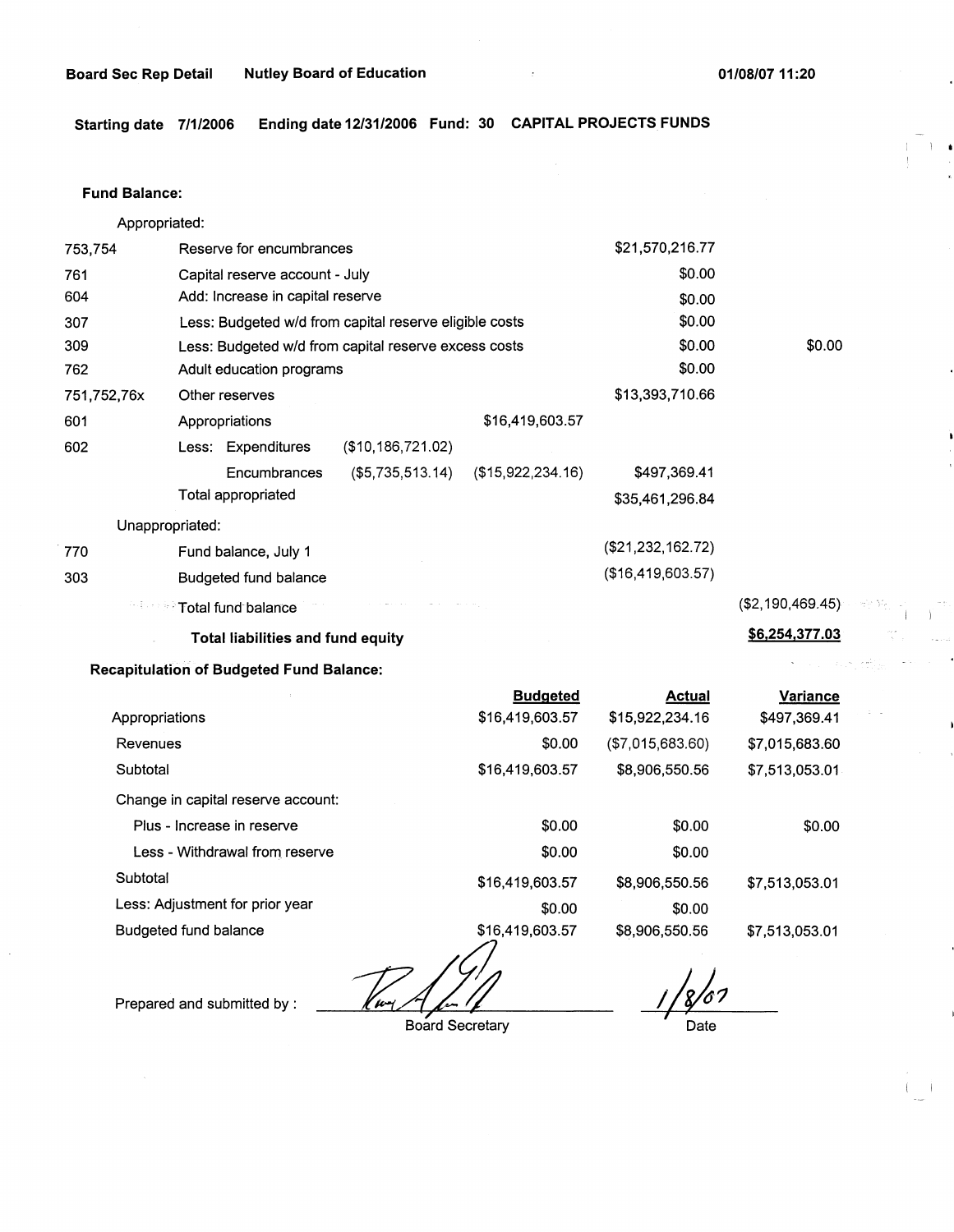$\bullet$ 

 $\label{eq:3.1} \begin{pmatrix} \frac{1}{\sqrt{2}} & \frac{1}{\sqrt{2}} \\ \frac{1}{\sqrt{2}} & \frac{1}{\sqrt{2}} \end{pmatrix}$ 

 $\left( \begin{array}{cc} 1 & 1 \\ 1 & 1 \end{array} \right)$ 

 $\alpha_{\rm{max}}$ 

 $\lambda=1$ 

**Starting date 7/1/2006 Ending date 12/31/2006 Fund: 40 DEBT SERVICE FUNDS** 

|             | <b>Assets and Resources</b><br>Assets:                         |                  |                  |
|-------------|----------------------------------------------------------------|------------------|------------------|
| 101         | Cash in bank                                                   |                  | \$681,336.62     |
| $102 - 106$ | Cash Equivalents                                               |                  | \$0.00           |
| 111         | Investments                                                    |                  | \$0.00           |
| 116         | Capital Reserve Account                                        |                  | \$0.00           |
| 121         | Tax levy Receivable                                            |                  | \$0.00           |
|             | Accounts Receivable:                                           |                  |                  |
| 132         | Interfund                                                      | \$21,747.60      |                  |
| 141         | Intergovernmental - State                                      | \$0.00           |                  |
| 142         | Intergovernmental - Federal                                    | \$0.00           |                  |
| 143         | Intergovernmental - Other                                      | \$0.00           |                  |
| 153, 154    | Other (net of estimated uncollectable of \$                    | \$0.00           | \$21,747.60      |
|             | Loans Receivable:                                              |                  |                  |
| 131         | Interfund                                                      | \$0.00           |                  |
|             | 151, 152 Cther (Net of estimated uncollectable of \$           | \$0.00           | \$0.00           |
|             | <b>Other Current Assets</b>                                    |                  | \$0.00           |
|             | <b>Resources:</b><br>Profile                                   |                  | - 2025           |
| 301         | <b>Estimated revenues</b>                                      | \$1,279,362.00   |                  |
| 302         | Less revenues                                                  | (\$1,272,942.00) | \$6,420.00       |
|             | <b>Total assets and resources</b>                              |                  | \$709,504.22     |
|             | <b>Liabilities and fund equity</b>                             |                  |                  |
|             | Liabilities:                                                   |                  |                  |
|             |                                                                |                  |                  |
| 411<br>421  | Intergovernmental accounts payable - state<br>Accounts payable |                  | \$0.00<br>\$0.00 |
| 431         | Contracts payable                                              |                  | \$0.00           |
| 451         | Loans payable                                                  |                  | \$0.00           |
| 481         | Deferred revenues                                              |                  | \$0.00           |
|             | Other current liabilities                                      |                  | \$0.00           |
|             |                                                                |                  |                  |

**Total liabilities** 

**\$0.00** 

**Spiele**, sie besch

 $\label{eq:2.1} \mathcal{O}(\tau) = \left\{ \mathcal{O}(\tau) \,:\, \mathcal{O}(\tau) \,:\, \mathcal{O}(\tau) \,:\, \mathcal{O}(\tau) \,:\, \mathcal{O}(\tau) \,:\, \mathcal{O}(\tau) \right\}$ 

الحلمان فعولاتها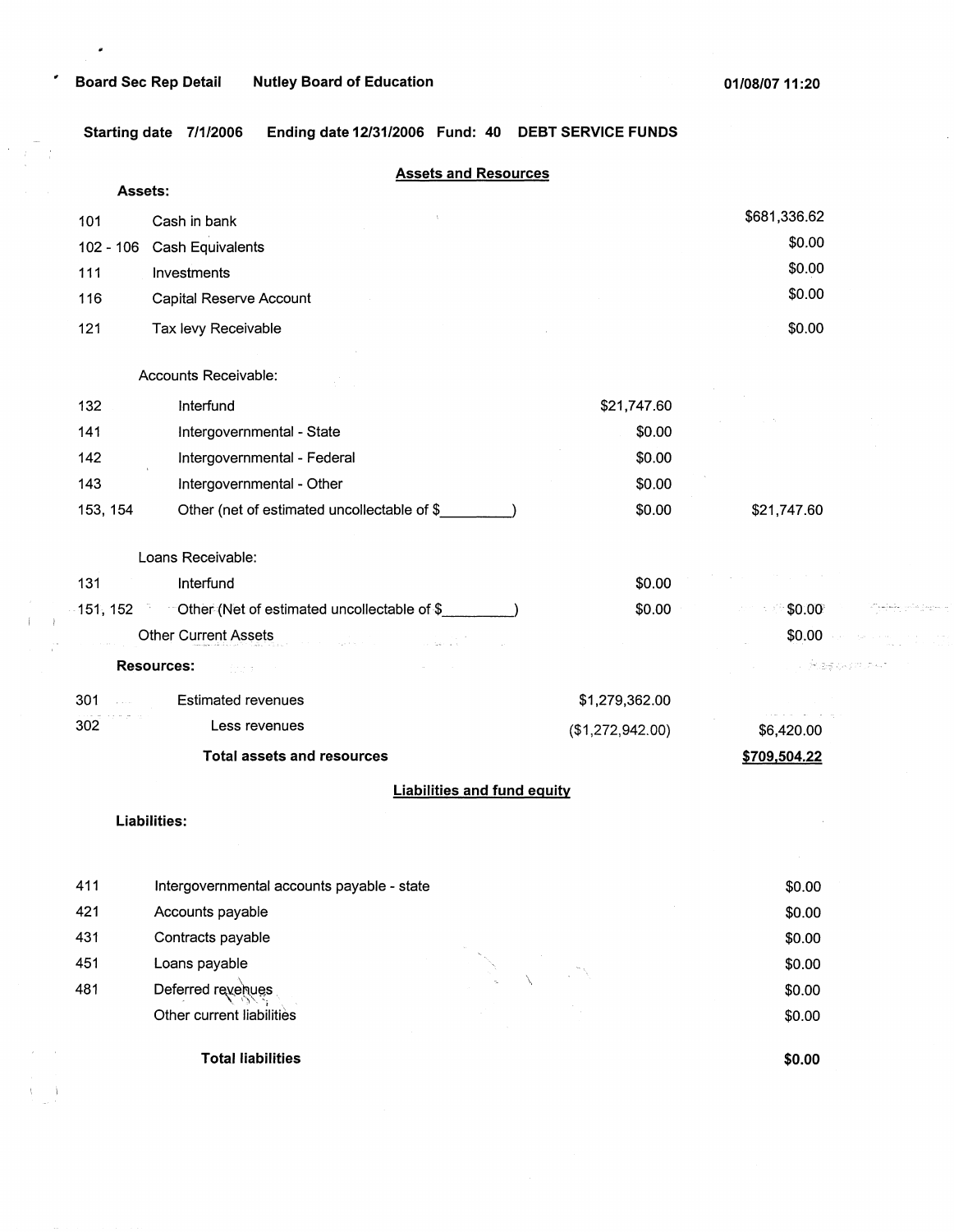$\rightarrow$  )

**Starting date 7/1/2006 Ending date 12/31/2006 Fund: 40 DEBT SERVICE FUNDS** 

#### **Fund Balance:**

나는 아이들이

Appropriated:

| 753,754                       | Reserve for encumbrances                               |                                   | \$709,503.00                    |                    |
|-------------------------------|--------------------------------------------------------|-----------------------------------|---------------------------------|--------------------|
| 761                           | Capital reserve account - July                         |                                   | \$0.00                          |                    |
| 604                           | Add: Increase in capital reserve                       |                                   | \$0.00                          |                    |
| 307                           | Less: Budgeted w/d from capital reserve eligible costs |                                   | \$0.00                          |                    |
| 309                           | Less: Budgeted w/d from capital reserve excess costs   |                                   | \$0.00                          | \$0.00             |
| 762                           | Adult education programs                               |                                   | \$0.00                          |                    |
| 751,752,76x                   | Other reserves                                         |                                   | \$0.00                          |                    |
| 601                           | Appropriations                                         | \$1,294,617.00                    |                                 |                    |
| 602                           | Less: Expenditures<br>$($ \$585,113.00)                |                                   |                                 |                    |
|                               | (\$709,503.00)<br>Encumbrances                         | (\$1,294,616.00)                  | \$1.00                          |                    |
|                               | Total appropriated                                     |                                   | \$709,504.00                    |                    |
| Unappropriated:               |                                                        |                                   |                                 |                    |
| 770                           | Fund balance, July 1                                   |                                   | \$15,254.72                     |                    |
| 303                           | <b>Budgeted fund balance</b>                           |                                   | (\$15,255.00)                   |                    |
| الدوار المعرفات المقوسات ليفو | Total fund balance                                     |                                   | in Linda Barning                | \$709,503.72       |
|                               | <b>Total liabilities and fund equity</b>               |                                   |                                 | \$709,503.72       |
|                               | <b>Recapitulation of Budgeted Fund Balance:</b>        |                                   |                                 |                    |
| Appropriations                |                                                        | <b>Budgeted</b><br>\$1,294,617.00 | <b>Actual</b><br>\$1,294,616.00 | Variance<br>\$1.00 |
| Revenues                      |                                                        | (\$1,279,362.00)                  | (\$1,272,942.00)                | (\$6,420.00)       |
| Subtotal                      |                                                        | \$15,255.00                       | \$21,674.00                     | (\$6,419.00)       |
|                               |                                                        |                                   |                                 |                    |
|                               | Change in capital reserve account:                     |                                   |                                 |                    |

| Plus - Increase in reserve      | \$0.00      | \$0.00      | \$0.00       |
|---------------------------------|-------------|-------------|--------------|
| Less - Withdrawal from reserve  | \$0.00      | \$0.00      |              |
| Subtotal                        | \$15,255.00 | \$21,674,00 | (\$6,419.00) |
| Less: Adjustment for prior year | \$0.00      | \$0.00      |              |
| Budgeted fund balance           | \$15,255.00 | \$21,674.00 | (\$6,419.00) |

Thur i

Prepared and submitted by :

**7**  Board Secretary

107 *l*  Date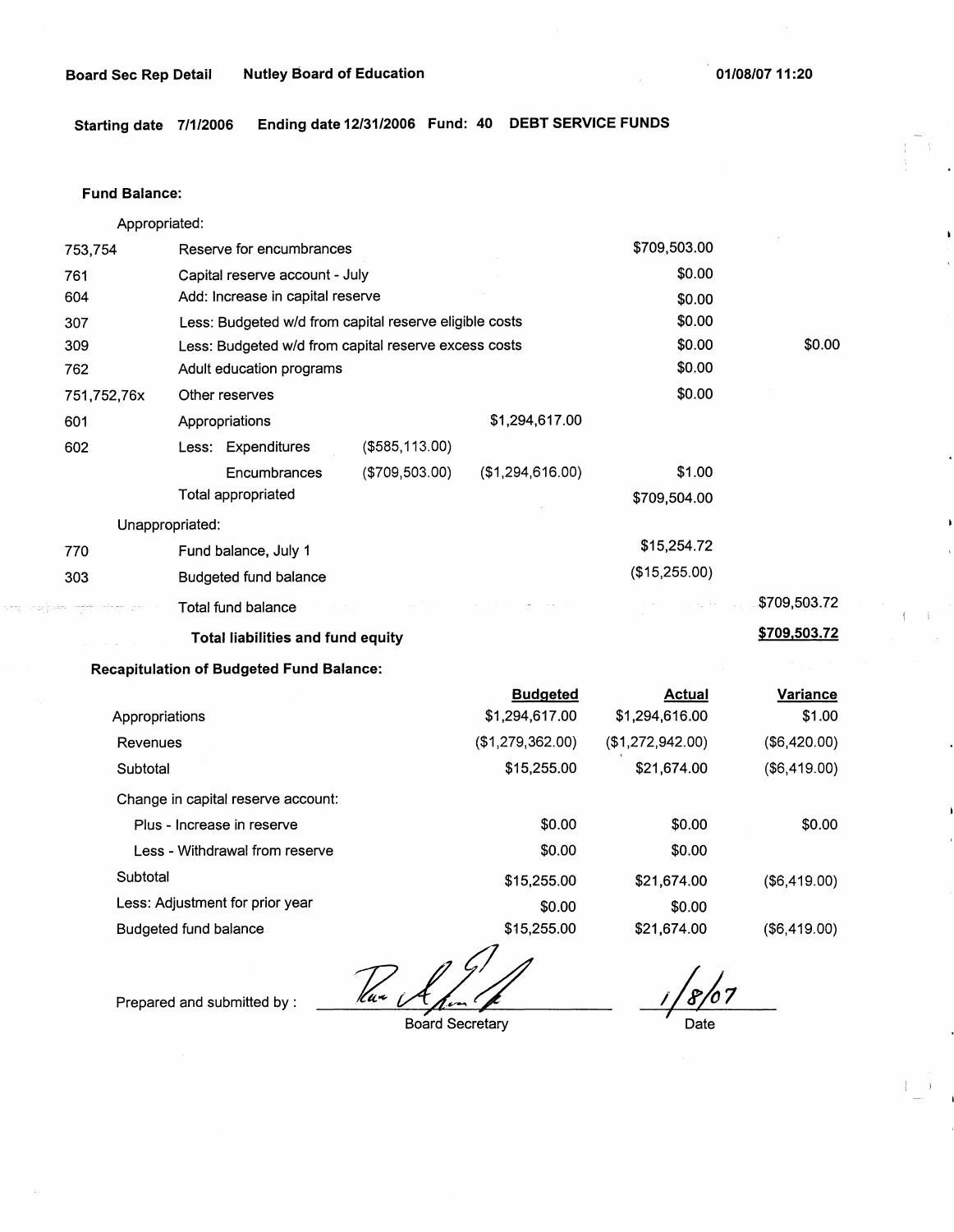..

المواجبينية

**Starting date 7/1/2006 Ending date 12/31/2006 Fund: 50 ENTERPRISE FUND** 

|             |                                                                                                                                                                                                                       | <b>Assets and Resources</b>        |                   |
|-------------|-----------------------------------------------------------------------------------------------------------------------------------------------------------------------------------------------------------------------|------------------------------------|-------------------|
|             | Assets:                                                                                                                                                                                                               |                                    |                   |
| 101         | Cash in bank                                                                                                                                                                                                          |                                    | (\$94,675.97)     |
| $102 - 106$ | <b>Cash Equivalents</b>                                                                                                                                                                                               |                                    | \$592.00          |
| 111         | Investments                                                                                                                                                                                                           |                                    | \$0.00            |
| 116         | Capital Reserve Account                                                                                                                                                                                               |                                    | \$0.00            |
| 121         | Tax levy Receivable                                                                                                                                                                                                   |                                    | \$0.00            |
|             | Accounts Receivable:                                                                                                                                                                                                  |                                    |                   |
| 132         | Interfund                                                                                                                                                                                                             | \$0.00                             |                   |
| 141         | Intergovernmental - State                                                                                                                                                                                             | \$4,792.02                         |                   |
| 142         | Intergovernmental - Federal                                                                                                                                                                                           | (\$5,887.30)                       |                   |
| 143         | Intergovernmental - Other                                                                                                                                                                                             | \$468.72                           |                   |
| 153, 154    | Other (net of estimated uncollectable of \$                                                                                                                                                                           | \$8,146.72                         | \$7,520.16        |
|             | Loans Receivable:                                                                                                                                                                                                     |                                    |                   |
| 131         | Interfund                                                                                                                                                                                                             | \$0.00                             |                   |
| 151, 152    | Other (Net of estimated uncollectable of \$                                                                                                                                                                           | \$0.00                             | \$0.00            |
|             | Other Current Assets<br>a sa mara na matangana na katalog na katalog na kalayang kalayang matangang.<br>Tanggal na katalog sa kalayang pangalang na kalayang manang kalayang na mangalang na kalayang na mangalang na |                                    | \$15,874.03       |
|             | <b>Resources:</b>                                                                                                                                                                                                     |                                    |                   |
| 301         | <b>Estimated revenues</b>                                                                                                                                                                                             | \$0.00                             |                   |
| 302         | Less revenues                                                                                                                                                                                                         | (\$171,663.67)                     | (\$171,663.67)    |
|             | <b>Total assets and resources</b>                                                                                                                                                                                     |                                    | $($ \$242,353.45) |
|             |                                                                                                                                                                                                                       | <b>Liabilities and fund equity</b> |                   |
|             | Liabilities:                                                                                                                                                                                                          |                                    |                   |
| 101         | Cash in bank                                                                                                                                                                                                          |                                    | (\$94,675.97)     |
| 411         | Intergovernmental accounts payable - state                                                                                                                                                                            |                                    | \$0.00            |
| 421         | Accounts payable                                                                                                                                                                                                      |                                    | \$0.00            |
| 431         | Contracts payable                                                                                                                                                                                                     |                                    | \$0.00            |
| 451         | Loans payable                                                                                                                                                                                                         |                                    | \$0.00            |
| 481         | Deferred revenues                                                                                                                                                                                                     |                                    | \$0.00            |
|             | Other current liabilities                                                                                                                                                                                             |                                    | \$32,116.50       |
|             | <b>Total liabilities</b>                                                                                                                                                                                              |                                    | \$32,116.50       |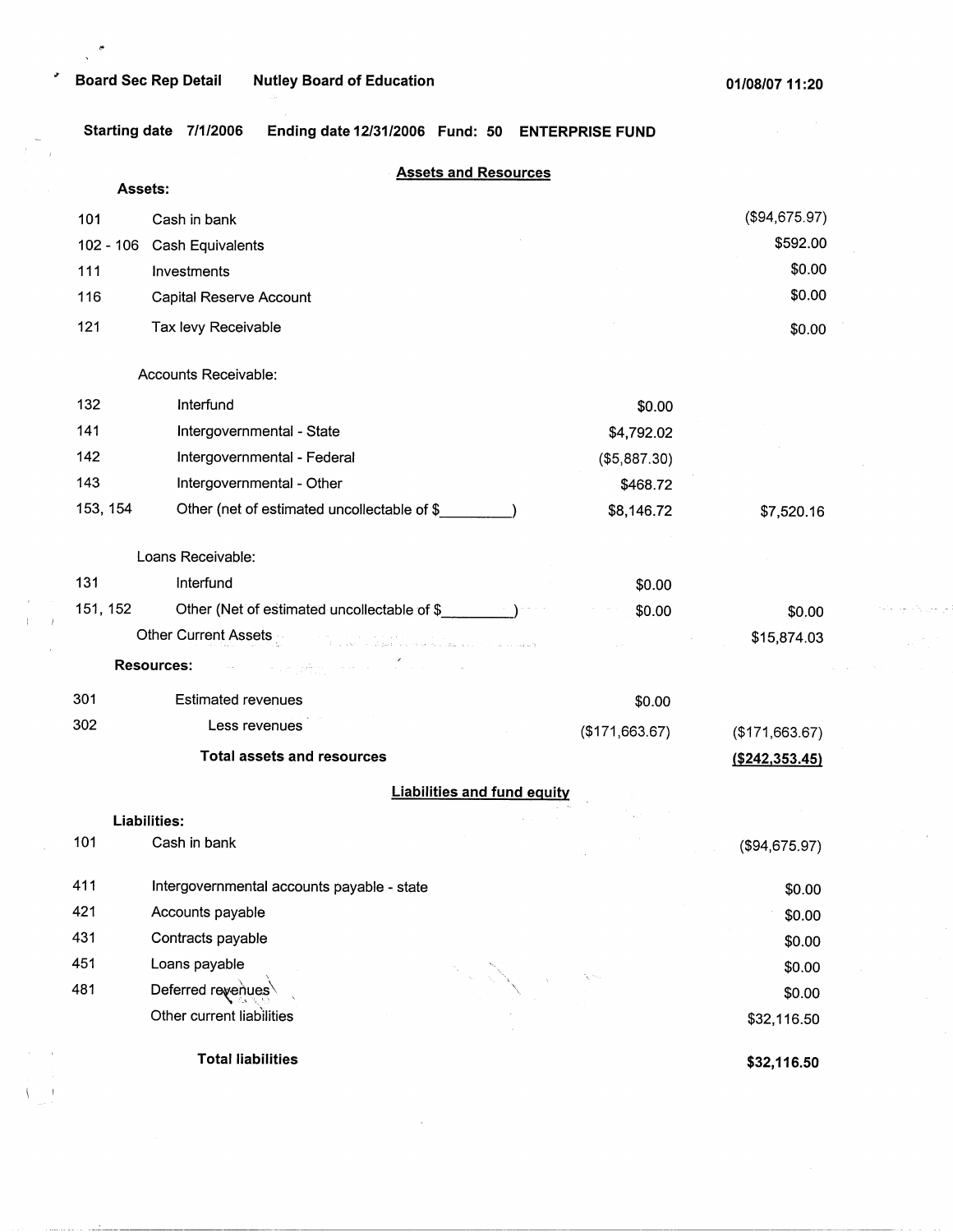í.

**Starting date 7/1/2006 Ending date 12/31/2006 Fund: 50 ENTERPRISE FUND** 

#### **Fund Balance:**

Appropriated:

| 753,754        | Reserve for encumbrances                                                                                                                                                                                                            |                                                        |                 | \$422,864.79   |                 |
|----------------|-------------------------------------------------------------------------------------------------------------------------------------------------------------------------------------------------------------------------------------|--------------------------------------------------------|-----------------|----------------|-----------------|
| 761            | Capital reserve account - July                                                                                                                                                                                                      |                                                        |                 | \$0.00         |                 |
| 604            |                                                                                                                                                                                                                                     | Add: Increase in capital reserve                       |                 |                |                 |
| 307            |                                                                                                                                                                                                                                     | Less: Budgeted w/d from capital reserve eligible costs |                 |                |                 |
| 309            | Less: Budgeted w/d from capital reserve excess costs                                                                                                                                                                                |                                                        |                 | \$0.00         | \$0.00          |
| 762            | Adult education programs                                                                                                                                                                                                            |                                                        |                 | \$0.00         |                 |
| 751,752,76x    | Other reserves                                                                                                                                                                                                                      |                                                        |                 | \$0.00         |                 |
| 601            | Appropriations                                                                                                                                                                                                                      |                                                        | \$981,533.11    |                |                 |
| 602            | Less: Expenditures                                                                                                                                                                                                                  | $($ \$325,076.58)                                      |                 |                |                 |
|                | Encumbrances                                                                                                                                                                                                                        | (\$395,801.29)                                         | (\$720, 877.87) | \$260,655.24   |                 |
|                | Total appropriated                                                                                                                                                                                                                  |                                                        |                 | \$683,520.03   |                 |
|                | Unappropriated:                                                                                                                                                                                                                     |                                                        |                 |                |                 |
| 770            | Fund balance, July 1                                                                                                                                                                                                                |                                                        |                 | \$23,543.13    |                 |
| 303            | Budgeted fund balance                                                                                                                                                                                                               |                                                        |                 | (\$981,533.11) |                 |
|                | Total fund balance                                                                                                                                                                                                                  | المستقطع فللمعاقب والمرادي والمرادي والمرادات          |                 |                | (\$274,469.95)  |
|                | <b>Total liabilities and fund equity</b> the contract of the contract of the contract of the contract of the contract of the contract of the contract of the contract of the contract of the contract of the contract of the contra |                                                        |                 |                | (\$242,353.45)  |
|                | <b>Recapitulation of Budgeted Fund Balance:</b>                                                                                                                                                                                     |                                                        |                 |                |                 |
|                |                                                                                                                                                                                                                                     |                                                        | <b>Budgeted</b> | <b>Actual</b>  | <b>Variance</b> |
| Appropriations |                                                                                                                                                                                                                                     |                                                        | \$981,533.11    | \$720,877.87   | \$260,655.24    |
| Revenues       |                                                                                                                                                                                                                                     |                                                        | \$0.00          | (\$171,663.67) | \$171,663.67    |
| Subtotal       |                                                                                                                                                                                                                                     |                                                        | \$981,533.11    | \$549,214.20   | \$432,318.91    |

Change in capital reserve account: Plus - Increase in reserve Less - Withdrawal from reserve **Subtotal** Less: Adjustment for prior year Budgeted fund balance \$0.00 \$0.00 \$0.00 \$0.00 \$981,533.11 \$549,214.20 \$0.00 \$0.00 \$981,533.11 \$549,214.20 \$0.00 \$432,318.91 \$432,318.91

Prepared and submitted by : *124 Am 10-10*<br>Board Secretary Date

Board Secretary **Date** 

 $\overline{r}$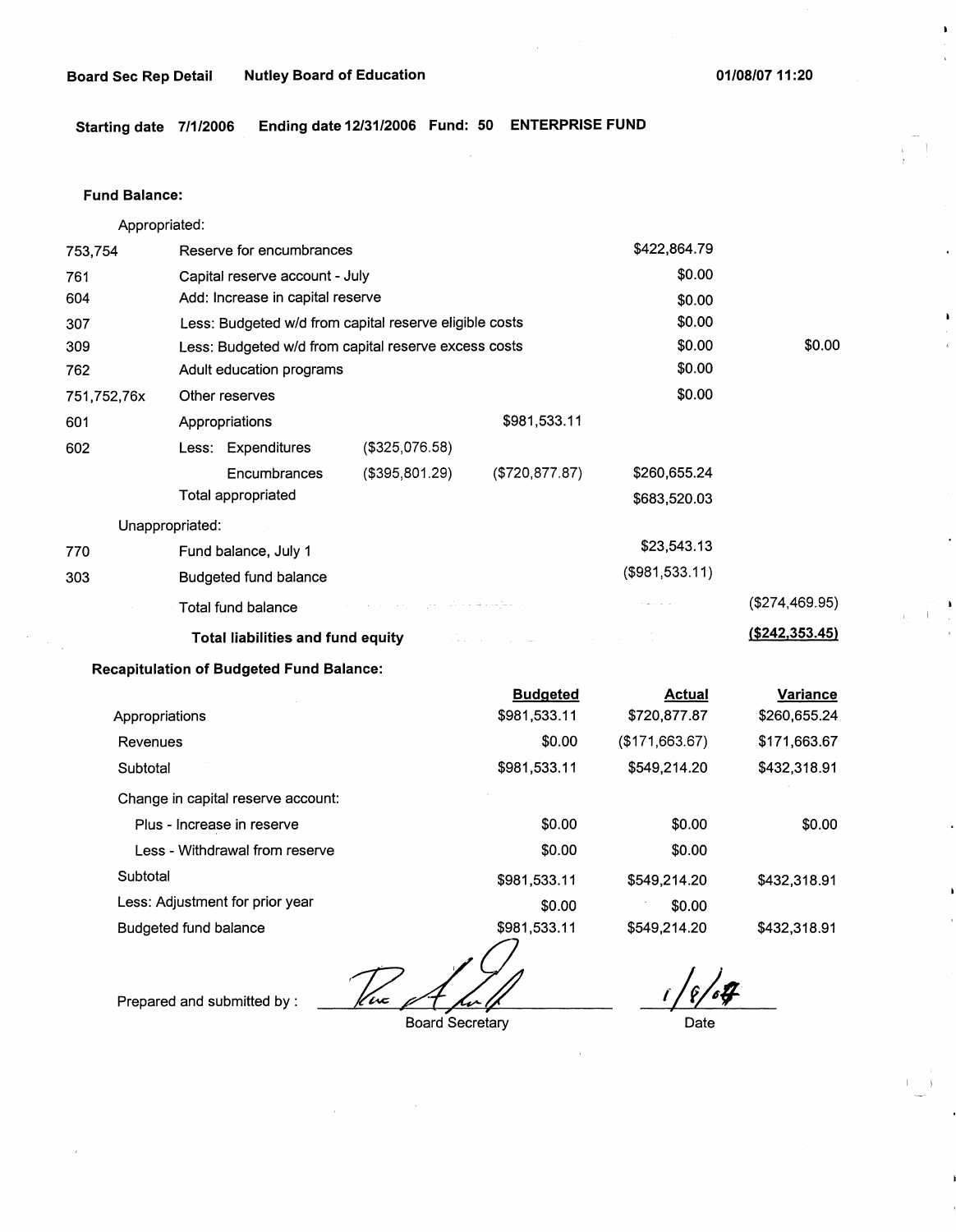## "' **Board Sec Rep Detail Nutley Board of Education**

 $\sim$   $^{\prime}$  $\mathbf{r}$ 

**Starting date 7/1/2006 Ending date 12/31/2006 Fund: 55 EXTENDED DAY** 

|             |                                                        | <b>Assets and Resources</b>                                               |
|-------------|--------------------------------------------------------|---------------------------------------------------------------------------|
|             | Assets:                                                |                                                                           |
| 101         | Cash in bank                                           | \$92,478.55                                                               |
| $102 - 106$ | Cash Equivalents                                       | \$500.00                                                                  |
| 111         | Investments                                            | \$0.00                                                                    |
| 116         | Capital Reserve Account                                | \$0.00                                                                    |
| 121         | Tax levy Receivable                                    | \$0.00                                                                    |
|             | Accounts Receivable:                                   |                                                                           |
| 132         | Interfund                                              | \$38,836.94                                                               |
| 141         | Intergovernmental - State                              | \$0.00                                                                    |
| 142         | Intergovernmental - Federal                            | \$0.00                                                                    |
| 143         | Intergovernmental - Other                              | \$0.00                                                                    |
| 153, 154    | Other (net of estimated uncollectable of \$__________) | \$0.00<br>\$38,836.94                                                     |
|             | Loans Receivable:                                      |                                                                           |
| 131         | Interfund                                              | \$0.00                                                                    |
|             | 151, 152                                               | Other (Net of estimated uncollectable of \$<br>\$0.00                     |
|             | <b>Other Current Assets</b>                            | \$0.00<br>en en 1950.<br>1960 - El de Salvador de La Correlativa en 1960. |
|             | <b>Resources:</b>                                      |                                                                           |
| 301         | <b>Estimated revenues</b>                              | \$0.00                                                                    |
| 302         | Less revenues                                          | (\$231,779.60)<br>(\$231,779.60)                                          |
|             | <b>Total assets and resources</b>                      | $($ \$99,964.11)                                                          |
|             |                                                        | <b>Liabilities and fund equity</b>                                        |
|             | Liabilities:                                           |                                                                           |
|             |                                                        |                                                                           |
| 411         | Intergovernmental accounts payable - state             | \$0.00                                                                    |
| 421         | Accounts payable                                       | \$0.00                                                                    |
| 431         | Contracts payable                                      | \$0.00                                                                    |
| 451         | Loans payable                                          | \$0.00                                                                    |
| 481         | Deferred revenues                                      | \$0.00                                                                    |
|             | Other current liabilities                              | \$183,840.66                                                              |

**Total liabilities** 

**\$183,840.66** 

\$183,840.66